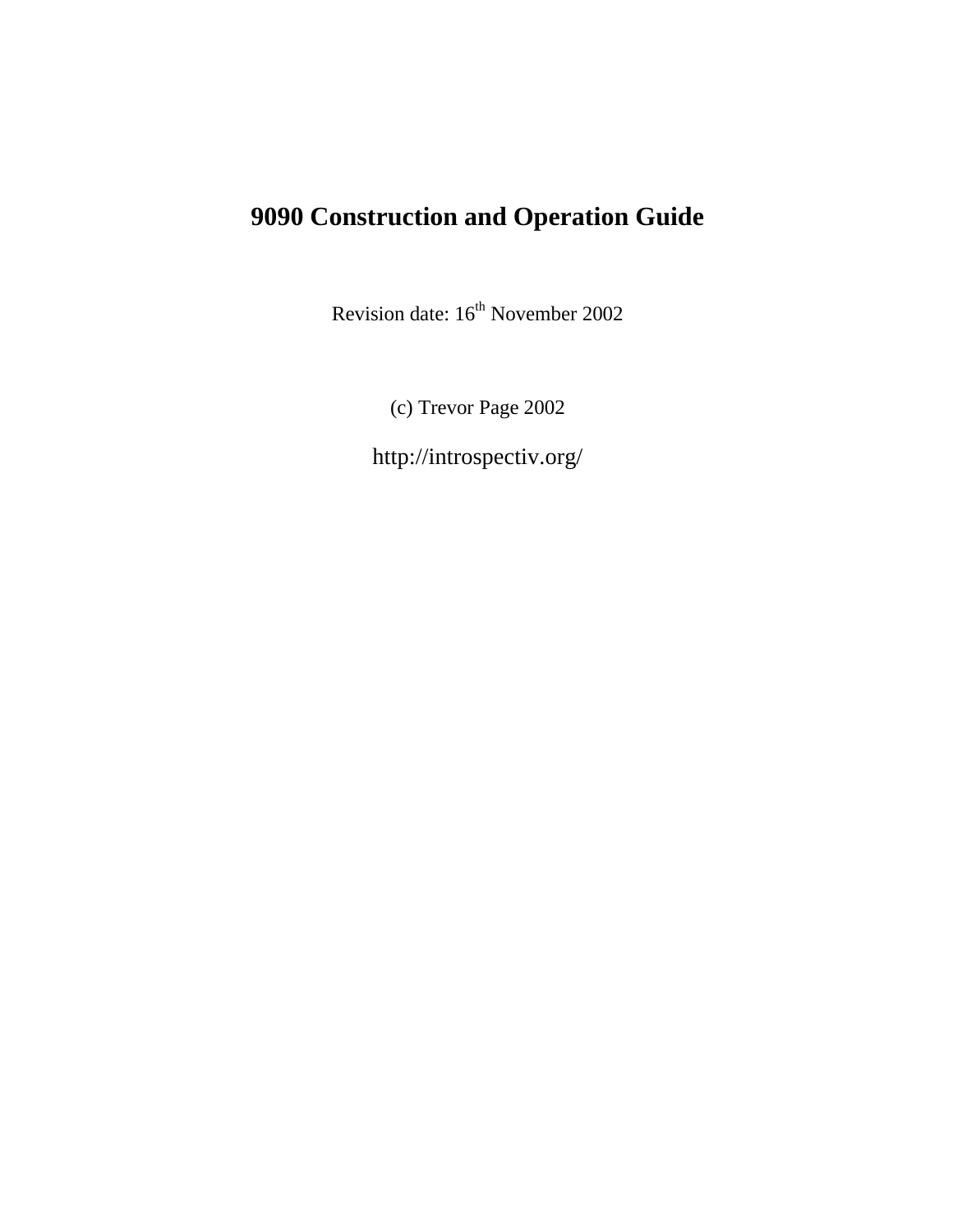# Introduction

The 9090 is an analogue drum synthesiser project based upon the legendary TR909. It incorporates all drum circuits (bass and stare drums, tom drums, hand clap, rim shot, cymbals and hi hats) together with necessary noise and power supply circuits, and a MIDI interface implemented using a PIC microcontroller. The project is built across two 200mm by 160mm boards, designed to fit within a 2U height 19" rack enclosure.

# The User Guide and other documentation

This isn't really a comprehensive user guide, in that I have only included details that I feel are of particular importance. Basics of electronic construction are not covered. If I have missed anything, please let me know and I shall try to add it. In fact all of the documents will be frequently updated including this one.

The following documents are available to assist you in the construction of your 9090. I recommend reading through the notes contained within this guide before commencing board assembly.

1. The *9090 parts list* provides a separate list of components for each circuit section. Also present is a capacitor and resistor substitution guide, which suggests alternatives if you experience difficulty in obtaining any of the uncommon capacitor values.

2. A *9090 wiring guide* illustrates how potentiometers are wired to the boards. It shows how to make connections between the two boards, wiring for MIDI jacks, AC input and so on.

3. The *9090 schematics* are invaluable for troubleshooting and making modifications. During construction you'll probably need to refer to the individual outputs section, as there are some components to mount directly to those sockets.

The parts list has been thoroughly checked for mistakes or omissions, but errors may still be present. Please e-mail me if you find any discrepancies. If you discover any inconsistencies between the schematics and parts list, then the schematic is most likely to be in error, not the parts list.

# 9090 Features

Some features of the 9090:

1. The versatile Bass Drum has several additional controls. **Pitch** sets the initial pitch. **Tune Decay** (formerly *Tune*) sets the speed at which the pitch is swept (lowered) as the drum sounds, and **Tune Depth** sets the sweep amount. Rotating the Tune Depth control clockwise produces a lowered final pitch. Manipulating the Pitch, Tune Decay, and Tune Depth settings can produce a bass drum ranging from relatively flat sounding, to a very energetic, punchy kick that really cuts through the mix.

2. A Bass Drum **Distortion** control causes an increasing clipping effect as it is rotated clockwise. This simple addition takes advantage of the diode clamp circuit that 'rounds off' the triangle wave from the VCO, by overdriving the diodes to produce a more square, overdriven sounding wave.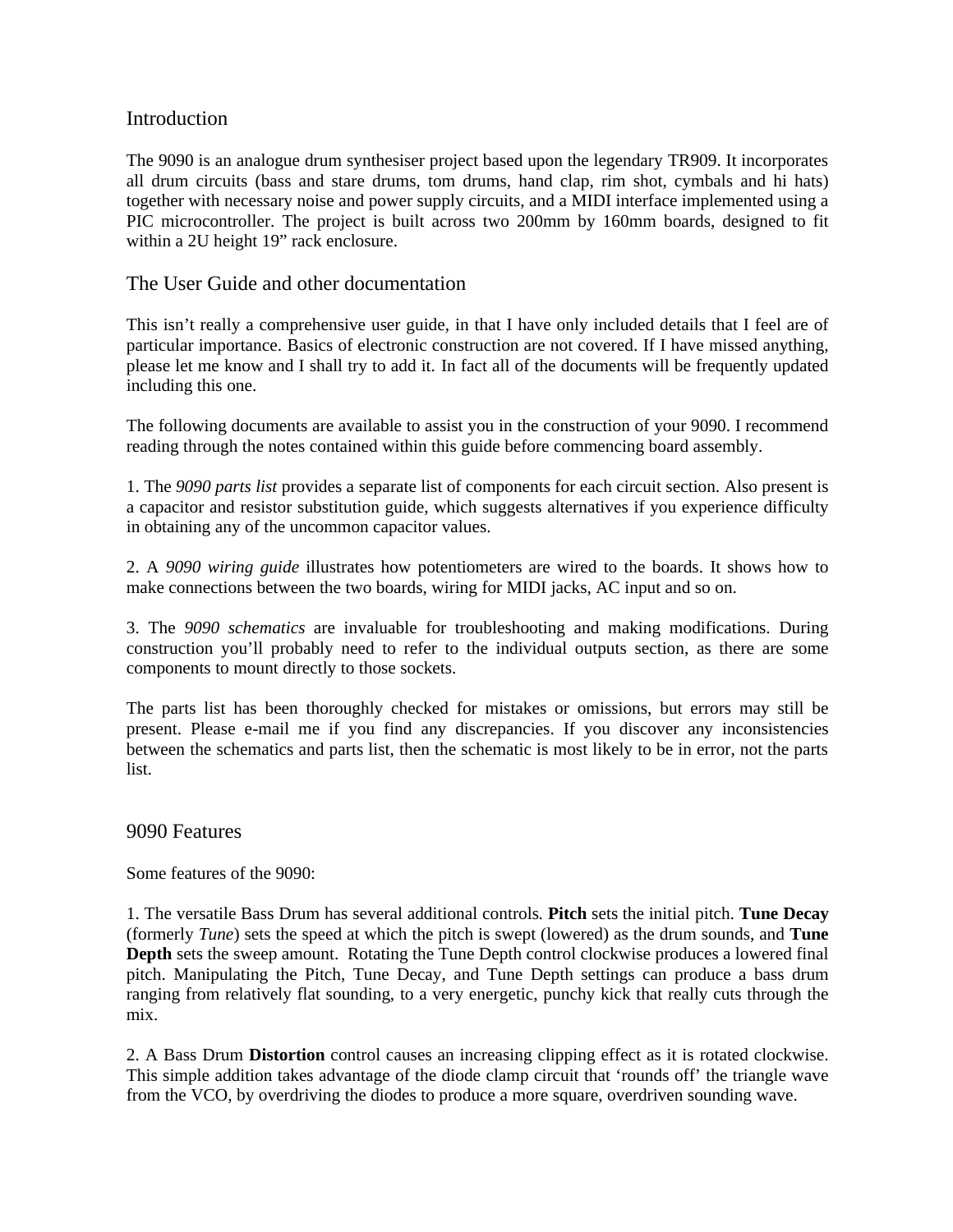3. A **Tune** control has been added to the Hi-Hat voice. This affects both open and closed-hat sounds together. It works in the same way as the tune control for crash and ride cymbals.

4. The 9090 has a complete MIDI interface. Drum sounds are assigned to individual keys and are velocity sensitive. By means of the Configure button, MIDI channel or note assignment (how the drum sounds are assigned to various notes across the keyboard) can be altered using MIDI messages. The interface, located on Board 2, is implemented with a 4MHz PIC 16F84 microcontroller. A number of latches, a discrete 6-bit DAC and demultiplexers provide separate trigger and velocity signals for all drums. A MIDI Thru jack allows chaining of further MIDI instruments via the 9090.

5. Built-in MIDI to DIN Sync converter. The DIN Sync Out jack may be used to synchronise instruments with a 24PPQN DIN Sync input to MIDI clock, such as the TB-303, etc. Ensure that your MIDI sequencer is set to transmit MIDI clock information if you wish to use this feature. The converter does not provide a continue signal, so your sequencer should be set to always transmit a start command, never continue.

6. A useful MIDI LED provides visual indication of all MIDI data, with the exception of clock information.

7. Individual Outputs. Each drum circuit has an individual output jack. All drum sounds are routed through a Main Output, which is implemented by taking a switched return from each individual output jack and feeding it to the main amplifier. In the standard configuration, plugging a lead into an individual output socket removes that drum sound from the main output.

# Components

Most of the resistors may be 1/4 watt, 5% carbon type. Some resistors need to be 1% metal film, specifically some used in the MIDI interface (velocity DAC circuit), Hi-Hat and Cymbal (DAC for sample data and envelope generation). I decided to use 1% resistors throughout on the prototype 9090 since they are relatively cheap anyway.

For front panel mounted potentiometers, the prototype uses the 16mm diameter carbon track RV160 series manufactured by Alpha. They are *not* mounted to the PCB but are wired via headers, so you are free to use whatever type you wish. All potentiometers are single, except for the dualgang Master Volume control. Note that the convention used within the 9090 parts list is that 'A' represents logarithmic and 'B' represents linear.

The trim potentiometer used in the Hand Clap circuit is a 3/8" single turn cermet type. Manufacturers for this part include Bourns (3386P series), and Spectrol (63P series).

Electrolytic capacitors should be at least 25V, except where stated, and radial mounted. There are a small number of capacitors which need to be rated at 35V, particularly the high value capacitors in the power supply circuit. It is inadvisable to use an electrolytic capacitor having too higher voltage, because the capacitor will be physically larger than necessary. Space on the boards is rather tight.

Non-polarised capacitors can typically be polyester or polystyrene types, unless otherwise stated. Pitch spacing on the boards is 7.5mm for most non-polarised capacitors, with the exception of C147 and C148 which are 2.5mm pitch. These two capacitors are located near to the PIC.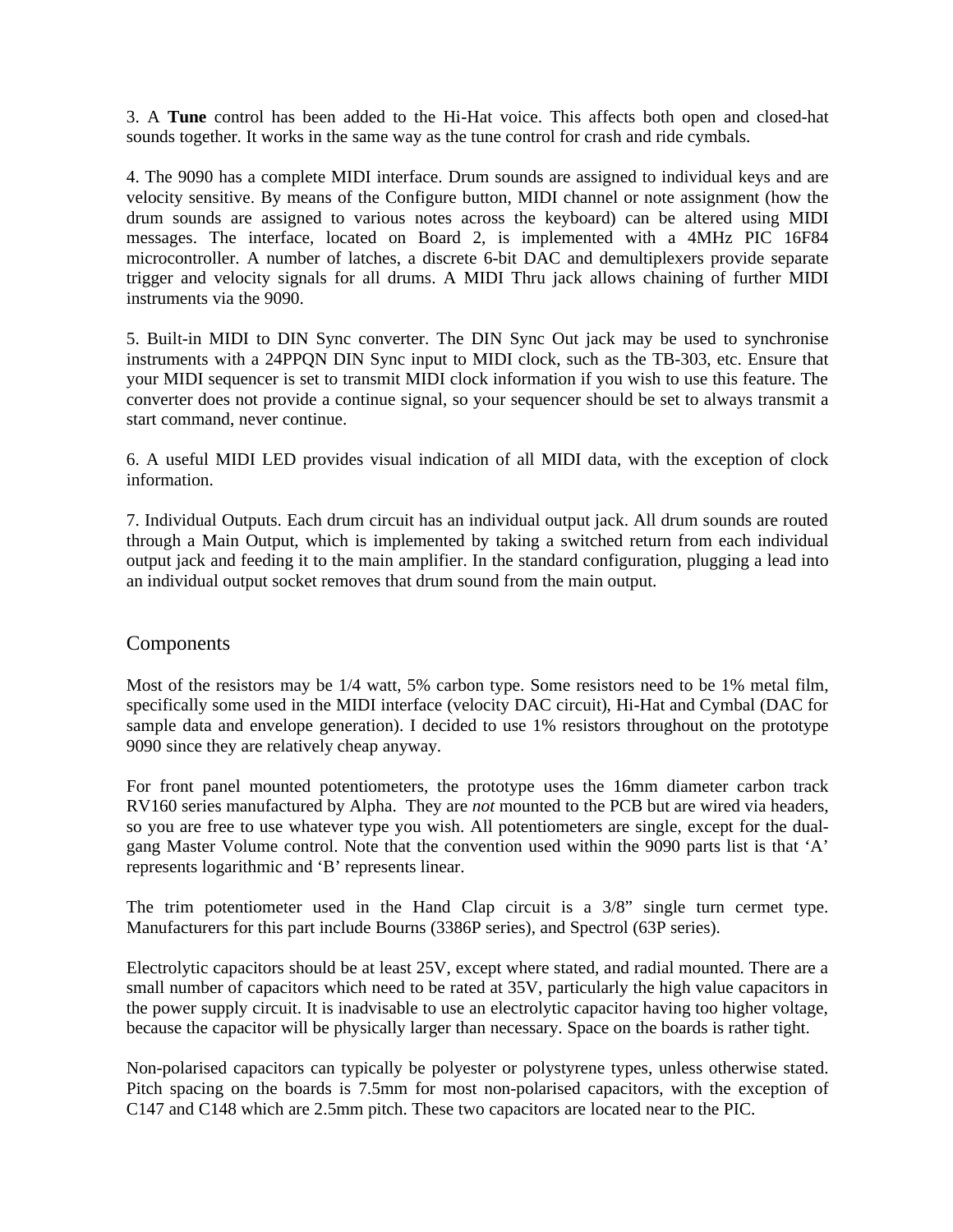The BC549 transistors can be pretty much any NPN transistor that corresponds to the same pin out. For example: BC550, BC548, BC547 etc. However, I recommend using BC549 or BC550 only as these are low noise devices. The transistors specified as BC559 can be any general purpose PNP types that have the same pin out. For example the BC560 may be used instead. The pin arrangement for the BC549 and BC559 is shown here, as viewed when looking at the top surface of the PCB, not the underside of the transistor itself.



*PCB footprint for BC549, BC559 etc. transistors*

The original snare drum circuit requires two 2SD1469 transistors. These parts are used in VCA arrangements which shape a filtered noise signal, creating the 'snappy' sound of the drum. They were most probably chosen for their low Vce(sat) characteristic, allowing for a greater attenuation range. A regular BC549 could be used in their place but the snappy will be quieter. Increasing some gain parameter elsewhere would compensate for this, but a side effect might be intrusive noise forever present on the snare drum output. Work is being done to determine an easily obtainable replacement for these. The PCB has a 'spare' collector pad for Q16 and Q20 and the pads are labelled, making it easier to fit different transistors.

The Crash, Ride and Hi-Hat each use a 27C256 EPROM which contains the sample data. If you chose to program your own EPROMs then virtually any standard 27C256 should do. Devices made by the likes of ST, AMD, and NEC have been used without problems. You could also use OTP (ontime programmable) PROMs. I advise against the use older 27256 devices since they can draw excessive current from the 5V supply, causing audible noise on the output (like a constant tone, or hum) as the sample data is clocked out.

A CA3080 type OTA is used for the VCA within the Hand Clap, in place of the original BA662.

The clock circuits in the crash, ride and hi-hat circuits each require a 4011 quad NAND IC, and this IC must be an *un-buffered* type for the oscillator to work correctly. That is, the part number must contain **4011U**. Typical part numbers may therefore be 4011UB, 4011UBE and so on. A buffered type i.e. 4011B, etc. is *not* suitable. Some people have expressed difficulty in obtaining these versions of the 4011 but they are certainly still available. In the UK suppliers like Maplin, Rapid and Farnell stock them.

# Various PCB assembly notes

A number of resistors and capacitors need to be mounted directly to the individual output sockets, together with a common ground and mix left / right connection. Assembling this part can take some patience. Alternatively a small jack PCB could be made, or use a section of veroboard. The sockets and associated components were built onto a small home-made PCB for the prototype 9090. This PCB was kindly supplied by Mark Smith whom I understand would be willing to sell a similar PCB to anyone interested.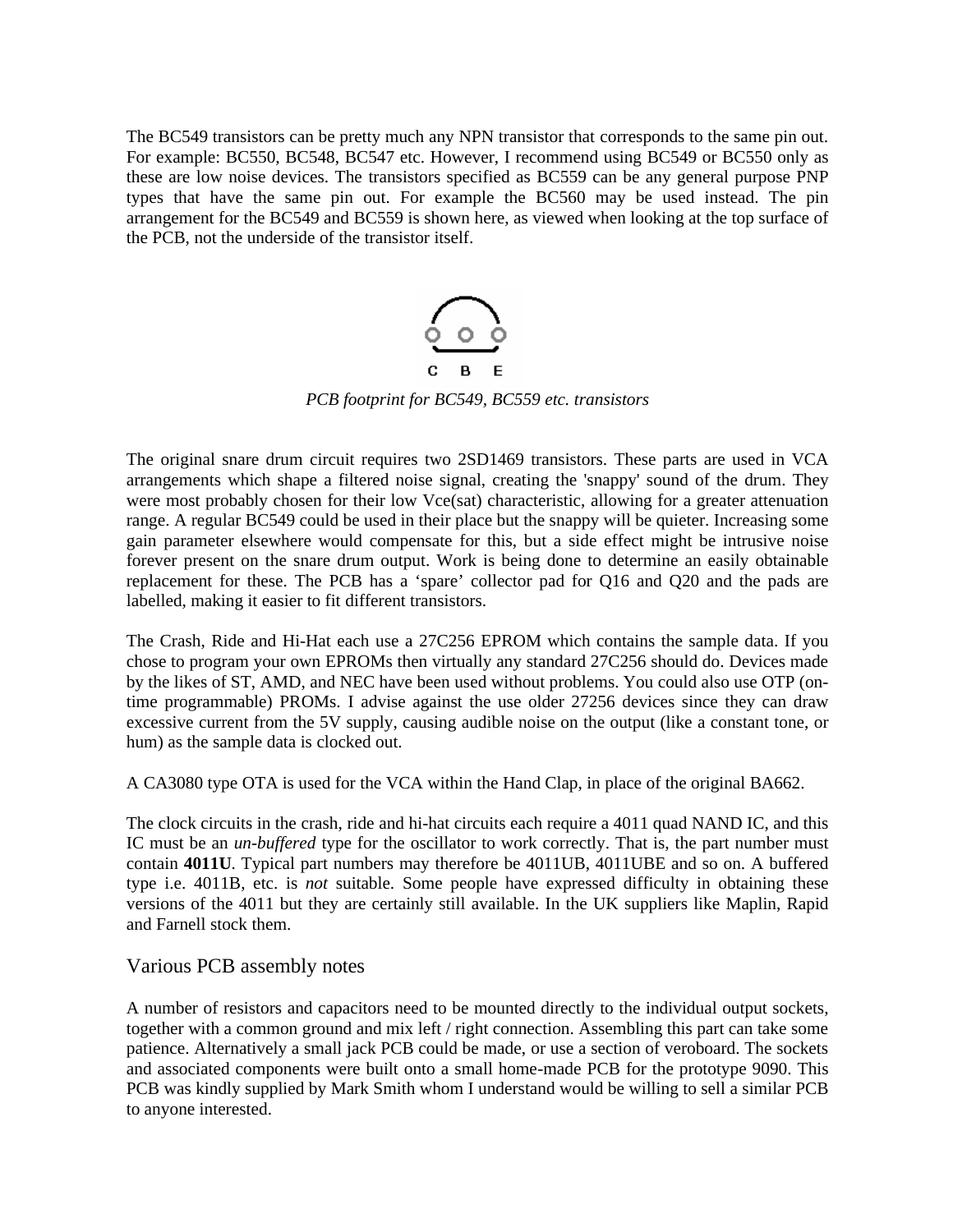All wiring to the boards can be made through 0.1" headers (0.256" for power connections). Use of headers for all wiring does add to the expense slightly, but the ability to quickly disconnect all wiring from the boards makes servicing the 9090 so much easier. Similarly it is recommended that all ICs are mounted in sockets. I acknowledge the arguments against this practice, but de-soldering an IC from a double-layer board does take a degree of skill. At the very least the PIC and EPROMs should have sockets.

Heat-shrink tubing comes in very useful. Shrink tubing adds mechanical strength and a professional look wherever a wire connection is made to a solder tag, such as with potentiometers, sockets and so on. If applicable, use some larger tubing to insulate wiring to the transformer and other internal mains wiring.

# Enclosure design

The prototype 9090 was built into a 2U height 19" rack enclosure which was obtained from Maplin Electronics here in the UK.

The front and rear panels were made by Schaeffer in Germany.

There aren't really any specific rules as to how the various potentiometers and LEDs should be arranged on the front panel of your 9090. However, a front panel layout scheme similar to that on the prototype unit is recommended in order to keep wiring short.

If you wish to use a different kind of enclosure for the 9090, such as a desktop box, then it may be necessary to connect potentiometers to the PCBs using longer wires. Proceed with caution when doing this as relatively long wires can result in unwanted interference and noise. The use of screened wire might be necessary in some situations.

# Power Supplies

**Important: It is entirely your own responsibility how you power your unit. I will take absolutely no responsibility for your actions with the** *9090* **boards. You are responsible for your own safety. The advice on mains transformers is given only for those who know how to wire mains rated equipment safely. If you do not know how to do this then make no attempt to do so. Similarly you must exercise extreme care when using an AC adapter, ensuring that it is operated within specification.**

## **AC input socket, J8**

This is the socket on Board 1 where an AC input is made. Pins 2 and 3 are 0V, and the outer pins are 15V AC connections to the bridge rectifier. It may be a good idea to 'key' the AC connector by removing pin 3 of header J8, and inserting a small amount of epoxy glue into pin 3 of the matching AC plug housing. This way, it will be almost impossible to mistakenly fit the AC connector into either of the DC power headers, which would have catastrophic results.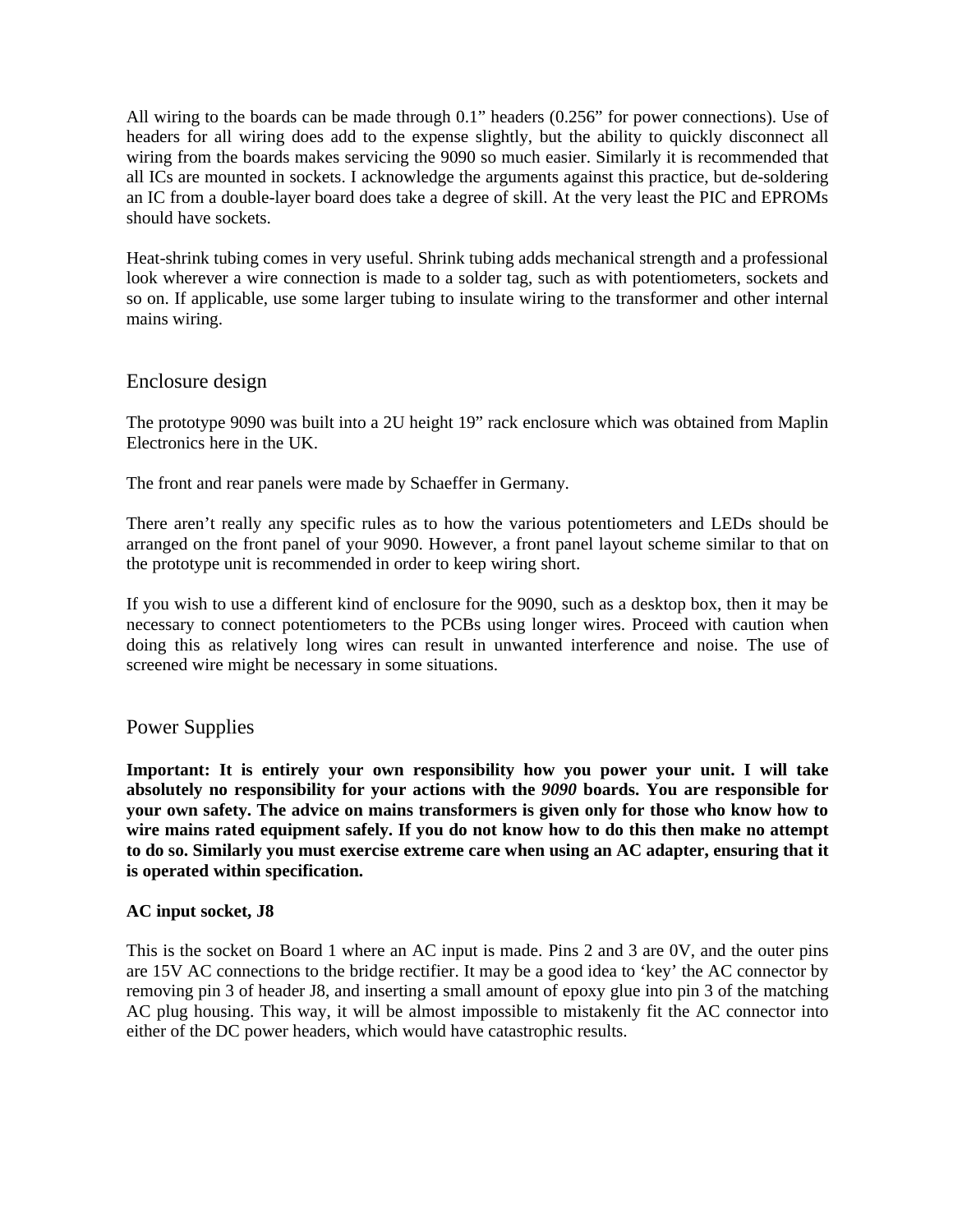#### **AC mains adapter**

The safest method of supplying power to the 9090 would be to purchase a self-contained AC adapter, of the type built into an external plastic enclosure, often forming the plug itself. This way there is no risk (nor necessity) to come into contact with hazardous mains voltages. The standard 9090 will draw approximately 440mA from a single, 2-wire 15V AC input, so ensure that the adapter is definitely capable of constantly supplying *at least* **500mA at 15 Volts AC.** You *cannot*  use an adapter that has a DC output. It *must* have AC out. I would prefer to overrate the adapter, so if you can get something nearer to 1 amp, then it would be better.

The standard method of connecting a mains adapter to the 9090 would be using a low voltage barrel-type connector, often referred to as 'DC power' connectors. They are available in a small number of sizes; 2.1 or 2.5mm internal pin diameter connectors would be ideal here. Your AC adapter may already have a suitable plug attached, so you will require a matching socket for that. The socket is then wired to pins 2 and 4 on connector J8. If your socket has a metal body mounted against a metal chassis, then it is essential that J8, pin 2 (0V) is connected to the outer shroud (outer contact) of the socket. Otherwise excessive hum or even damage could result.

I personally have not tried an external AC adapter with the 9090. You are entirely responsible for your own safety and for ensuring that a suitable power supply is used. It may take a bit of searching to find a suitable AC adapter. Please let me know if you find a good source a suitable selfcontained PSU for the 9090.

## **Internal mains transformer**

If you chose to use a mains transformer, then it should have a centre-tapped, or twin secondary. With the centre tap, or common, of the secondary connected to J8 pin 2, the secondary winding end wires are connected to J8 pins 1 and 4. In this configuration each side will draw approximately 200mA. For various reasons I suggest overrating by a factor of about 2, so a transformer of rating **15V – 0 – 15V @ 500mA**, or **15 – 0, 15 – 0 @ 15VA total** should be used at minimum.

## **Heatsinks**

Heatsinks should be used with the two 15V regulators. Whether or not they are actually needed depends upon the AC supply used, local temperature, additional circuitry you connect to the 9090's power supply, and so on. It is worth considering that the unit may be used in extreme temperatures (situated near a spot light, for example). Unexpectedly high output from a transformer due to loading conditions or mains supply variations can present an excess voltage drop across each regulator. Heatsinks are cheap, so it is very worthwhile including them. The use of thermal pads gives electrical isolation, which is essential advisory if your heatsinks are in contact with the chassis or each other. In the prototype 9090 the 7815 and 7915 regulators were *very* hot to touch and therefore heatsinks were fitted to those. The 7805, however, runs relatively cool.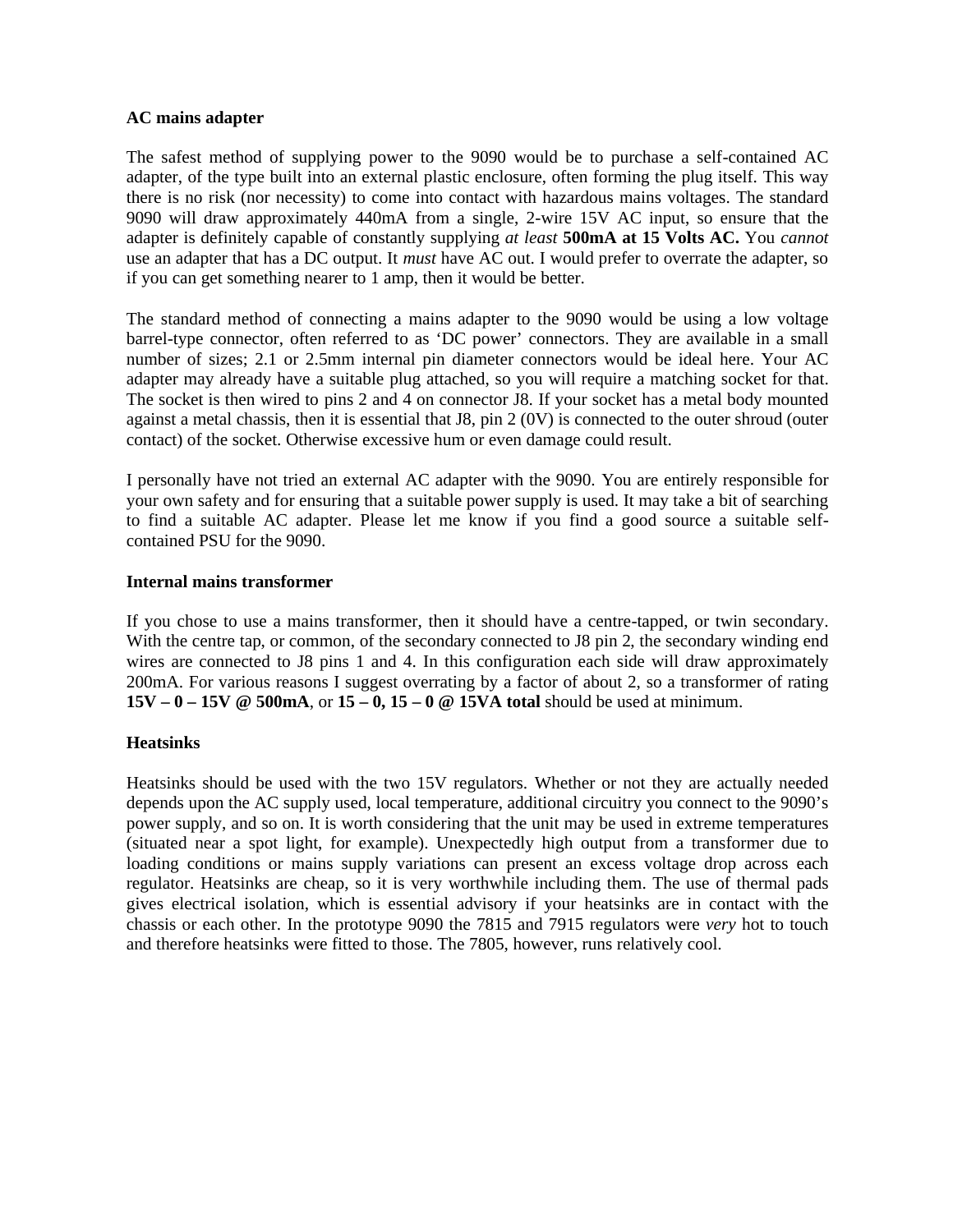# Configuring the 9090

**There is no need to perform configuration when the 9090 is first built and tested.** The new preprogrammed PIC microprocessor will already contain the default values, and it will not be necessary to re-configure it in order to troubleshoot a new 9090. Hence, it is not advisable to attempt any of the following procedures until the instrument has been successfully tested. In fact, when you turn on your 9090 for the first time ever you may notice the MIDI LED flash several times. This is the PIC initialising itself with default values.

By default, assignment of individual drum voices to note numbers follows the General MIDI Percussion Key Map. The 9090 will respond to data sent on a specific MIDI channel only, and the default setting for this is channel 10.

The MIDI receive channel may be changed. Mapping of drum voices to note numbers may be reprogrammed also, to suit your requirements.

Exercise caution when reprogramming key assignments for drum voices, because it is possible to completely change how the drums are mapped across the keyboard – or even disable any or all sounds. It *is* possible to disable the 9090 in some way through bad configuration. It is advisable to keep a 'default values' Sys-Ex file should the need for it arise.

## **The Configure Button**

Configuration mode is invoked by pressing and holding the Configure Button while switching on power to the 9090. Try to ensure that no MIDI data is inadvertently transmitted to the 9090 (other than MIDI clock) while doing this. The MIDI activity LED will flash rapidly, indicating that the instrument is awaiting data. At this point it is possible to change the MIDI channel on which the 9090 operates, or reprogram drum assignments to keys.

## **To set the MIDI receive channel**

Receive channel selection is achieved by sending a single note-on message to the 9090 while it is in configuration mode. Set your sequencer (or keyboard), connected to the 9090's MIDI-in port, to transmit note information on the desired MIDI operating channel for the 9090.

- Ensure the Configure Button is held while switching on the 9090. The MIDI LED should flash at a steady rate.
- **Play a single note from your sequencer or keyboard.**

The 9090 will be assigned to the MIDI channel contained within the first note-on message it receives. The MIDI LED should briefly flash in a distinct manner to confirm the procedure has been successful. The 9090 will then revert to normal operation.

The PIC is supplied with the MIDI channel pre set to 10.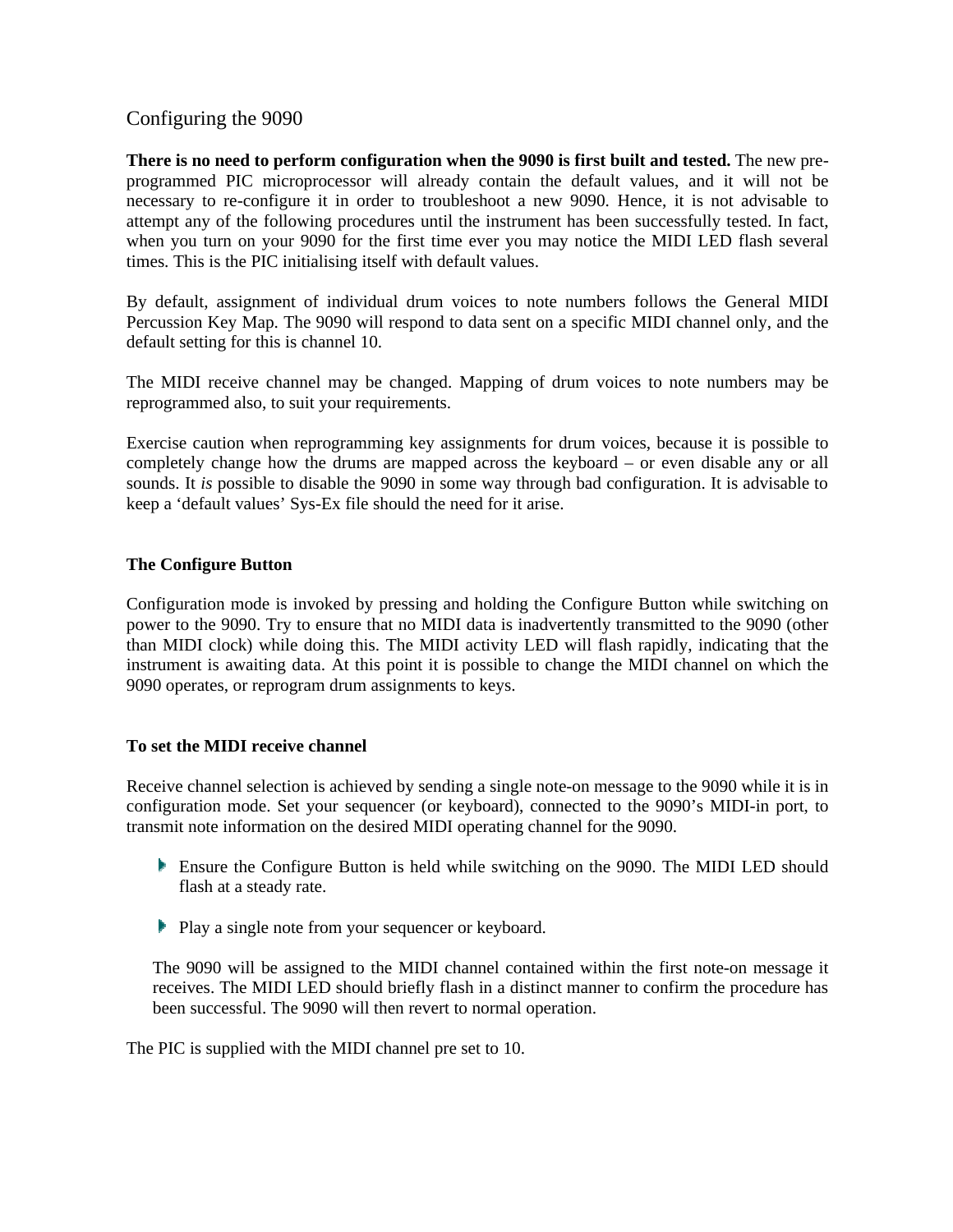#### **To reprogram drum assignments to keys**

Assignment of drum sounds to individual keys across the keyboard may be altered using a MIDI System Exclusive message, generated using the Sys-Ex editor within your sequencer. The general structure of this message is shown in the table below. It is always 27 bytes in length. When the PIC is first supplied, the note assignments for each drum are as those shown in the third column.

| Byte $#$       | <b>Function</b>         | Default (hex)  |
|----------------|-------------------------|----------------|
| 0              | Sys-Ex Start            | F <sub>0</sub> |
| 1              | Identifier              | 00             |
| $\overline{2}$ | Identifier              | 90             |
| 3              | Identifier              | 90             |
| $\overline{4}$ | <b>Bass Drum</b>        | 23             |
| 5              | <b>Bass Drum</b>        | 24             |
| 6              | Rim Shot                | 25             |
| $\overline{7}$ | Snare Drum              | 26             |
| 8              | Snare Drum              | 28             |
| 9              | Hand Clap               | 27             |
| 10             | Hand Clap               | 27             |
| 11             | Low Tom                 | 29             |
| 12             | Low Tom                 | 2B             |
| 13             | Closed Hat              | 2A             |
| 14             | Closed Hat              | 2C             |
| 15             | Mid Tom                 | 2D             |
| 16             | Mid Tom                 | 2F             |
| 17             | Open Hat                | 2E             |
| 18             | Open Hat                | 2E             |
| 19             | Hi Tom                  | 30             |
| 20             | Hi Tom                  | 32             |
| 21             | Crash Cymbal            | 31             |
| 22             | Crash Cymbal            | 31             |
| 23             | Ride Cymbal             | 33             |
| 24             | Ride Cymbal             | 33             |
| 25             | Cymbal & Hi-Hat Sustain | 00             |
| 26             | Sys-Ex Finish           | F7             |
|                |                         |                |

Those entries in **bold** should not be changed. Most of the remaining hexadecimal values denote which key the corresponding drum is assigned to. Individual notes across the entire keyboard range are represented by the values 00h to 7Fh, although 00 is reserved. With the exception of the rimshot, each drum sound can be assigned to two different keys. To assign a drum to one key only, specify that key value twice. To disable a drum completely, assign it to key 00h in every case.

The Cymbal & Hi-Hat Sustain byte selects whether cymbal and hi-hat sound playback ceases when the appropriate note-off message is received. The default value of 00h causes these sounds to silence immediately if the key is released quickly. Changing this byte to 7Fh causes these sounds to sustain fully at all times.

The data within your sequencer's System Exclusive editor may look something like this:

F0 00 90 90 23 24 25 26 28 27 27 29 2B 2A 2C 2D 2F 2E 2E 30 32 31 31 33 33 00 F7